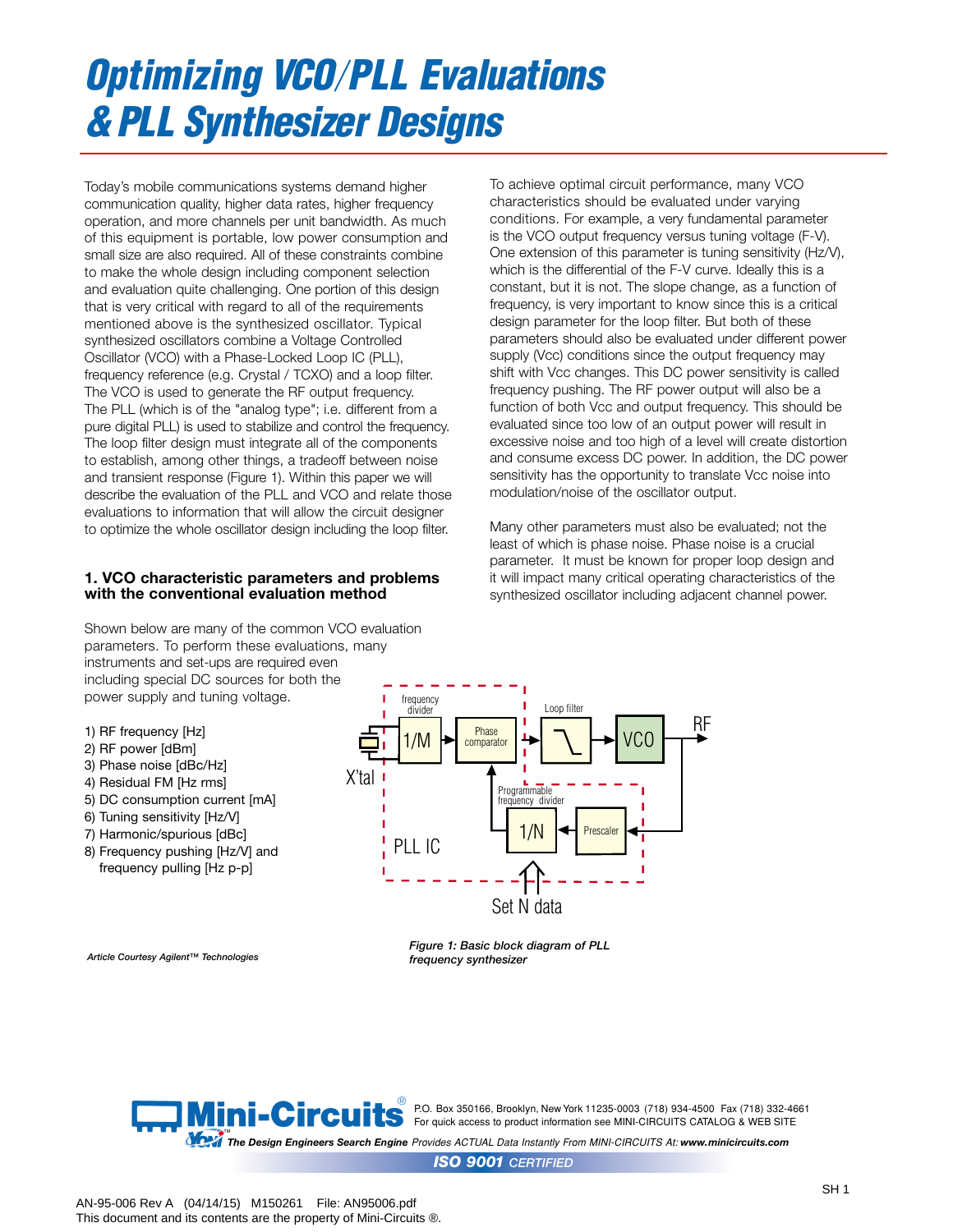#### *DC control voltage source noise*

Noise on the DC tuning/control voltage source affects the VCO phase noise measurements since it is the VCO's job to take any control voltage variation and translate that into a frequency variation (Figure 2). For this reason the source must be very low noise, which is typically accomplished through the use of a low-pass filter. Choosing a very low cut-off frequency for this filter will yield very good noise rejection, but it will also reduce the source agility (i.e. slower frequency sweep rate) and reduce measurement accuracy. So while the filter solves some problems and may be necessary, it also creates some problems.



*Figure 2: DC control voltage source noise affecting phase noise measurement*

#### *VCO frequ*ency *stability and phase noise characteristic evaluation*

Phase noise is a random noise expressed as the ratio of the "power spectrum density at a specified offset frequency" to the "carrier signal level". This is a very sensitive measurement, so averaging is typically required to ensure measurement repeatability. Phase noise measurements can be made by both spectrum analyzers and by dedicated phase noise measurement systems.

One issue with traditional phase noise measurements of the VCO is that the output frequency of these devices when they are not locked by a PLL drifts substantially over the measurement time. The VCOs are very sensitive devices and will encounter drift due to small thermal changes and even vibration. This carrier drift creates significant error that can only partially be corrected through extensive averaging (Figure 3).



*Figure 3: Carrier drift affecting phase noise measurement*

Another issue is the noise measurement range. As mentioned above, spectrum analyzers can be used to measure phase noise. Aside from the drift issue mentioned above, spectrum analyzers often do not have a low enough noise floor to evaluate many of the devices required in today's communication systems.

#### *Phase noise and phase jitter*

Phase jitter causes transmit and receive timing errors and irregular sampling that results in distance, quantity, and bit errors. Phase jitter will show itself as residual phase modulation. Dedicated phase noise measurement equipment has special calculation capabilities to determine phase jitter from the phase noise measurement data.

#### **2. VCO Characteristics evaluation using Agilent 4352S VCO/PLL signal test system**

*VCO measurement capabilities of the 4352S* The Agilent 4352S is a self-contained solution for performing virtually all measurements required for thorough VCO evaluation (Figure 4). Specialized sources and measurement equipment have been combined to achieve this dedicated task with ease and accuracy. For example, the system contains a low noise power supply to power the DUT and an ultra low noise DC tuning / control voltage source (Figures 5 & 6). The system is integrated and includes the switching and firmware to perform all of the following tests accurately and with ease.

> *see us on the web www.minicircuits.com*

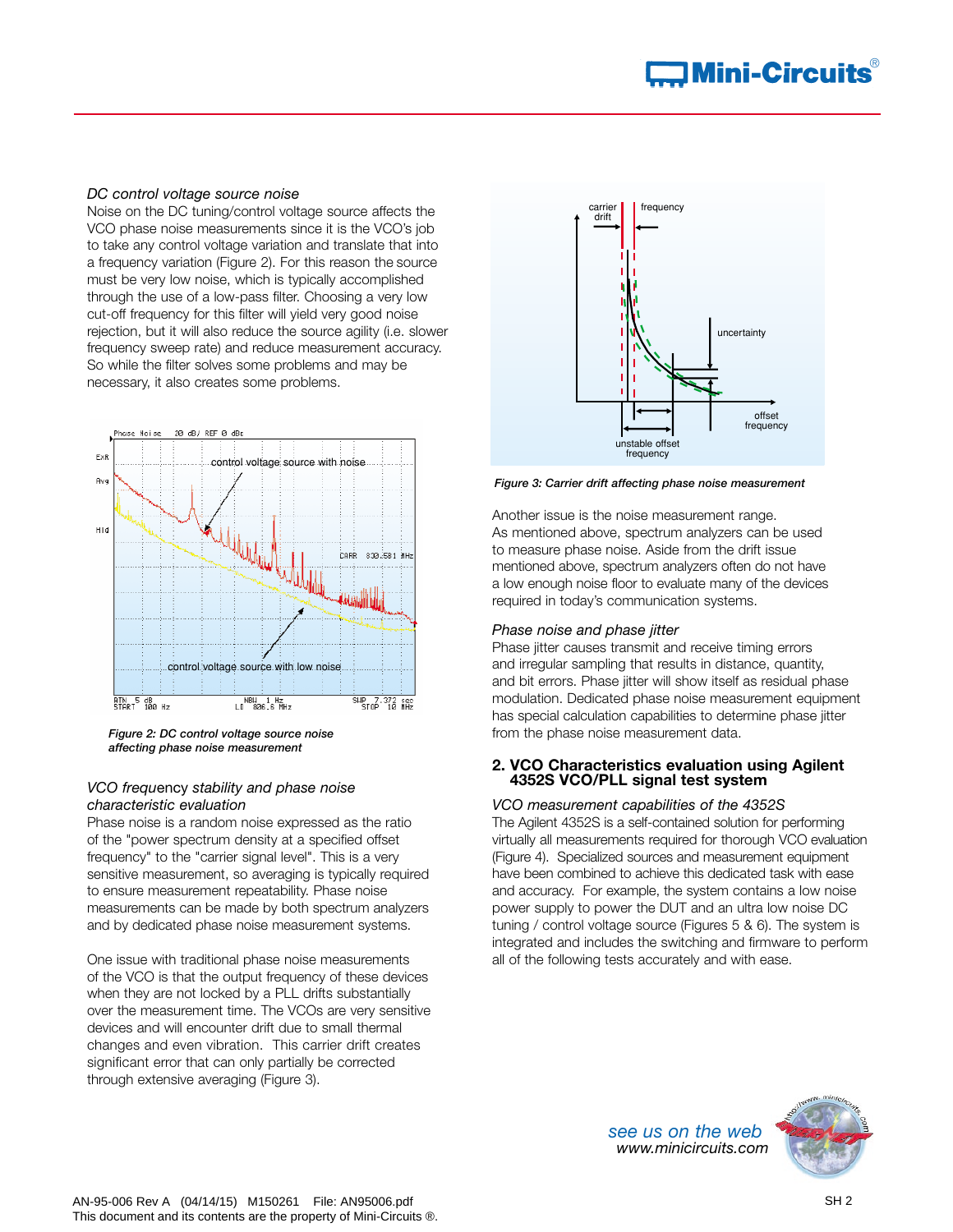

*Figure 4: 4352S system block diagram*



*Figure 5: RF power vs. DC control voltage characteristic measurement*



*Figure 6: RF frequency vs. DC control voltage characteristic measurement*

#### **High speed SSB phase noise measurement function and automatic frequency control function**

The 4352S includes a "carrier lock multi-mode PLL circuit", developed for high-speed phase noise measurements. The stepped FFT technique and the ultra low noise DC control voltage source, enable fast and easy VCO phase noise measurements. Figure 7 shows the block diagram of the carrier lock multi-mode PLL circuit. The VCO frequency is measured, and then the carrier frequency is translated into IF of 24 MHz through the mixer, with the local signal from the external signal source. The phase noise of the signal is measured in the carrier lock multi-mode PLL circuit with the orthogonal phase detection method. This phase noise measurement circuit continually locks to the drifting carrier frequency enabling quick and accurate phase noise measurement with high repeatability. Because the 4352S automatically controls all necessary settings, including the external signal source frequency, the phase noise measurement can be easily made (Figure 8).



*Figure 7: Carrier lock multi-mode PLL block diagram*



**Mini-Circuits** P.O. Box 350166, Brooklyn, New York 11235-0003 (718) 934-4500 Fax (718) 332-4661 For quick access to product information see MINI-CIRCUITS CATALOG & WEB SITE

™<br>The Design Engineers Search Engine Provides ACTUAL Data Instantly From MINI-CIRCUITS At: www.minicircuits.com

*ISO 9001 CERTIFIED*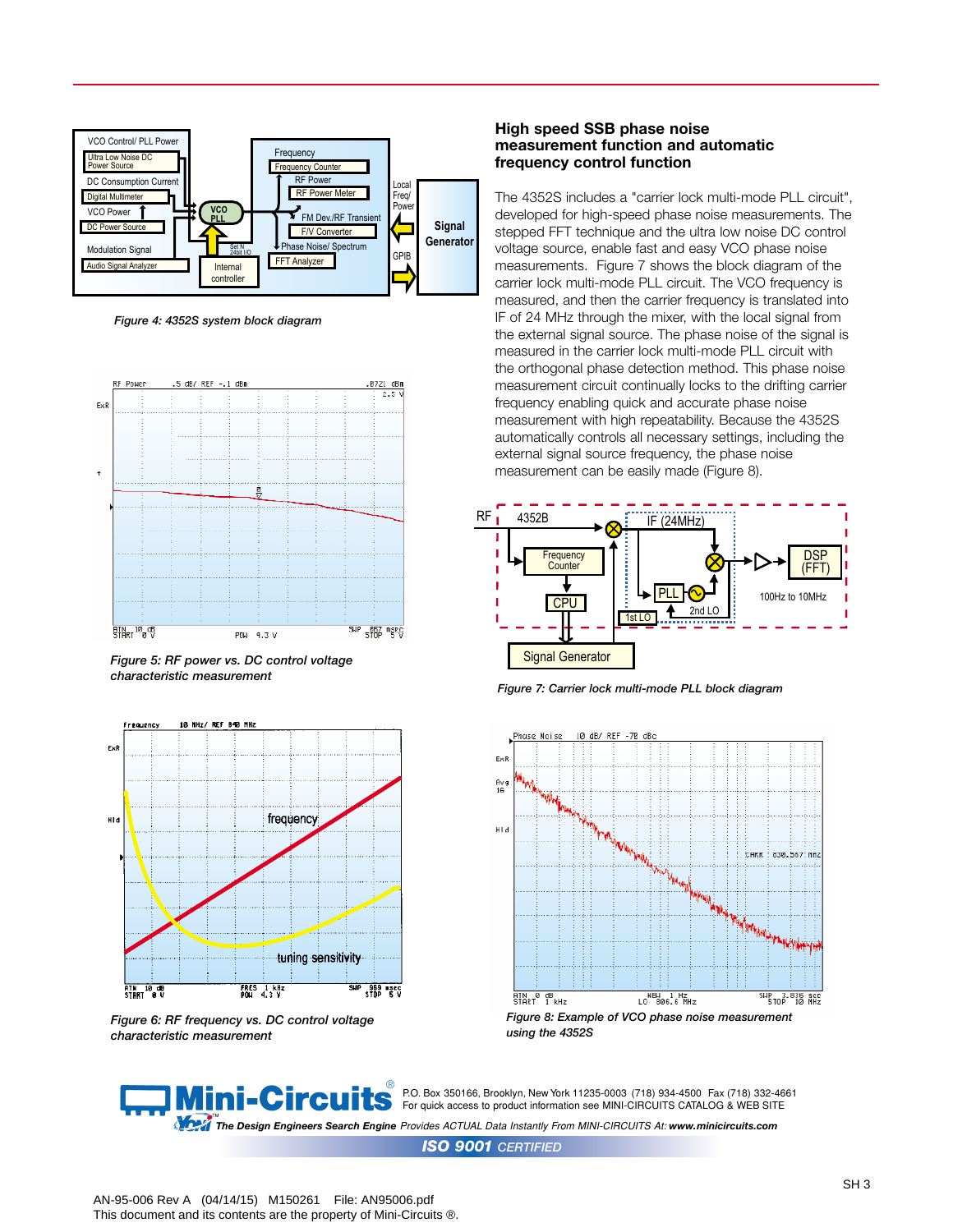The 4352S Automatic Frequency Control, which operates with the built-in frequency counter and DC tuning voltage source, automatically controls the DC tuning voltage. Therefore, VCO phase noise at a specific carrier frequency can easily be measured by directly entering the desired frequency (Figure 9).



*Figure 9: Automatic frequency control function*

#### *Integrated phase noise*

*measurement function and phase jitter calculation* The 4352S can display phase noise and integrated phase noise power within the specified frequency range, on the same screen, for improved development and design efficiency. Figure 10 shows an example of an integrated phase noise measurement. (The total phase noise power [dBc] within the cursor-specified offset frequency range (1 kHz) appears at the lower left corner of the screen.)



*measurement using the 4352S*

# **3. PLL characteristic evaluation parameters**

*PLL frequency synthesizer measurement parameters* The lockup time and the spurious response of the PLL frequency synthesizer are in trade-off relationship with each other. Since a PLL frequency synthesizer typically consists of many components, it is important to consider the possible variations of each component parameter to ensure a high quality manufacturing process. The following parameters have to be evaluated for the design of an optimal loop filter, necessary in the PLL prototyping stage.

- 1) Frequency [Hz]
- 2) RF Power [dBm]
- 3) Phase noise [dBc/Hz]
- 4) Reference leak (spurious characteristic) [dBc]
- 5) Lockup time [sec]
- 6) Loop bandwidth

#### *Measurement system and setup change*

PLL frequency synthesizer performance evaluation generally requires a variety of measurement instruments including the following:

- 1) Modulation domain analyzer for lockup time measurement
- 2) Phase noise measurement system
- 3) Spectrum analyzer for spurious
- characteristic evaluation
- 4) Controller for the PLL

Performance verification of the measurement system, after every connection change, is necessary for repeatable measurements. When the loop filter characteristics or oscillation frequency is changed, measurement configurations and setup must also be changed. This tedious work may result in long product development time. Since the PLL frequency synthesizer is set to a desired frequency, by digitally controlling the PLL IC chip, a PLL control circuit or a PLL control program is necessary. It is, therefore, impossible to start the synthesizer evaluation until either the control circuit or the program is complete. Because it is difficult to synchronize measurements with a PLL frequency change, PLL lockup time measurement accuracy is difficult to achieve.

# *Time and frequency resolution*

### *during frequency transient measurement*

PLL lockup time measurements and frequency transient analysis are conventionally performed with a modulation domain analyzer. In which case, the frequency resolution depends on the sampling interval and the measurement frequency.

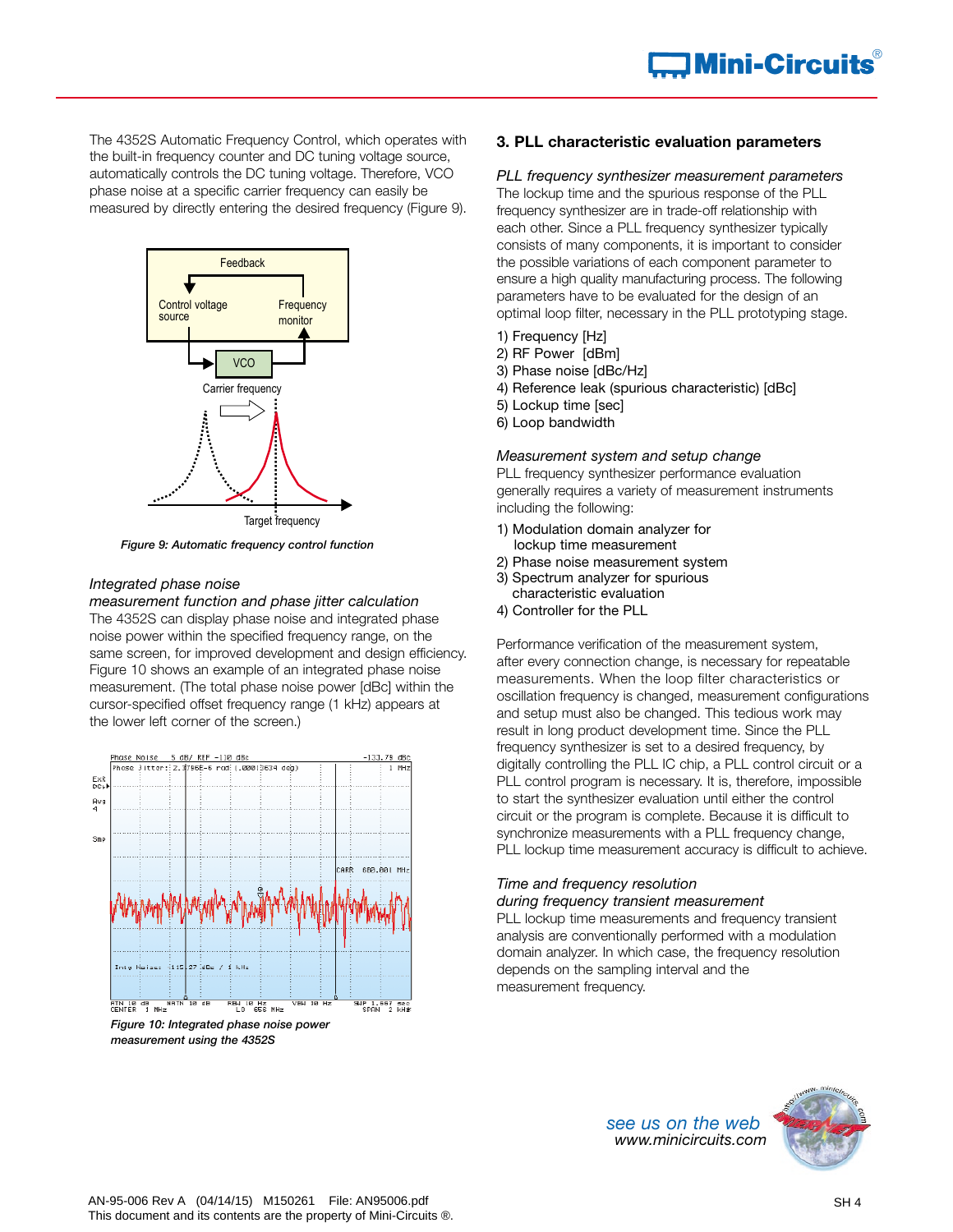#### **4. PLL characteristic evaluation using the Agilent 4352S**

#### *All-in-one measurement system architecture*

In addition to the VCO measurement functions, the 4352S can control the PLL frequency synthesizer. High-speed phase noise measurements and spectrum measurements can be made without changing connections (Figure 11). The fast phase noise measurement function greatly reduces evaluation time, subsequently improving the loop filter design efficiency.



*Figure 11: PLL spurious measurement using the 4352S*

#### *Controlling the PLL Using the IBASIC programming and 24-bit digital I/O functions*

The 4352S allows the user to set a desired frequency division ratio. The IBASIC programming function and the 24-bit digital I/O port enable the lock-up time measurement to synchronize to the frequency change of the PLL synthesizer, without the need for an external PC (Figure 12).



*Figure 12: Configuration for PLL IC control and lockup time measurement timing chart*

#### *Frequency transient measurement function*

Figure 13 shows the block diagram of the 4352S frequency transient measurement. The 4352S uses a frequency discriminate to convert frequency to voltage. This enables ¡frequency transient measurements with both a time resolution of 12.5 microseconds and a frequency resolution of 50 Hz, over the entire measurement frequency range (Figure 14).



*Figure 13: 4352S frequency transient measurement section block diagram*



*Figure 14: Frequency transient measurement using the 4352S* 

® ni-Circui P.O. Box 350166, Brooklyn, New York 11235-0003 (718) 934-4500 Fax (718) 332-4661 For quick access to product information see MINI-CIRCUITS CATALOG & WEB SITE

™<br>The Design Engineers Search Engine Provides ACTUAL Data Instantly From MINI-CIRCUITS At: www.minicircuits.com

*ISO 9001 CERTIFIED*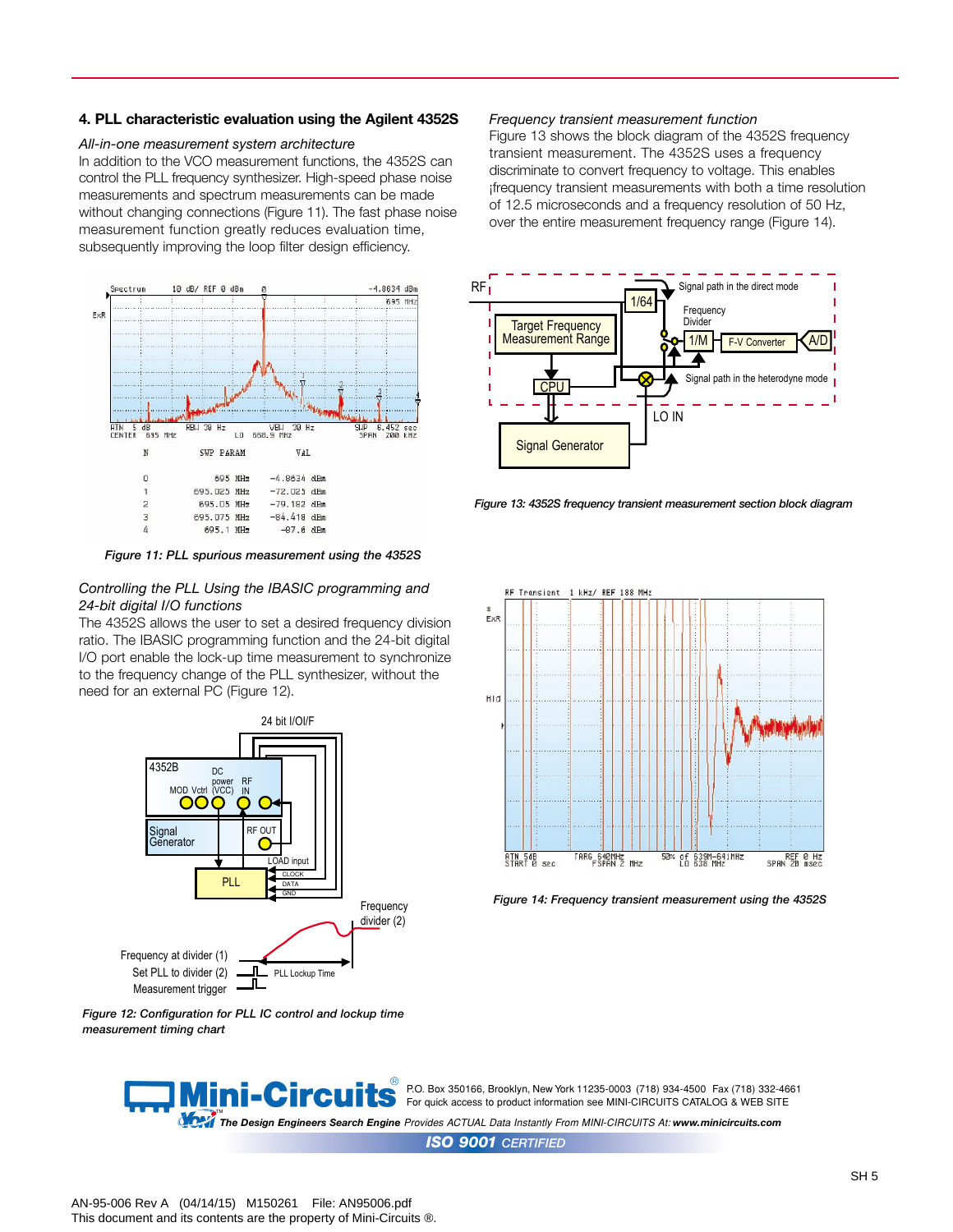#### *Spurious and lockup time measurement for designing loop filter*

In general, the loop filter design is one of the most critical parts of the whole synthesized oscillator development. The loop filter, which is a low-pass filter inserted between the phase comparator and the VCO control voltage input terminal, eliminates the high frequency component of the phase correction pulse generated by the phase comparator so that only the DC component is provided to the VCO. In general, the lower the loop filter cutoff frequency, the more the reference leak from the phase comparator is suppressed. As a result, the PLL spurious is also suppressed as shown in Figure 15. In addition, a low loop filter cutoff frequency does not suppress phase noise at close-in offset frequencies because the closed loop negative feedback region is narrowed. It makes the PLL response slower (Figure 16) and the settling time of frequency switching (PLL lockup time) longer. Conversely, increasing cutoff frequency provides faster PLL response and shorter PLL lockup time, as shown in Figure 17. While phase noise near the carrier frequency is suppressed, the reference leak is not. It turns out that the PLL output signal is frequency-modulated and contains high level spurs (Figure 18). When performing loop filter design, it is necessary to consider phase noise, spurious, PLL lockup time tradeoffs, loop filter frequency characteristic and some design margin because even VCOs with the same specifications used in the PLL design might have slightly different characteristics. Spurious level, phase noise and frequency transient evaluation, under various conditions, bring successful PLL design and efficiency, which is crucial for shorter development time.



*Figure 15: Spurious level characteristic at lower cutoff frequency* 



*Figure 16: Lockup time characteristic at lower cutoff frequency* 



*Figure 17: Lockup time characteristic at higher cutoff frequency* 



*Figure 18: Spurious level characteristic at higher cutoff frequency*

*see us on the web www.minicircuits.com*